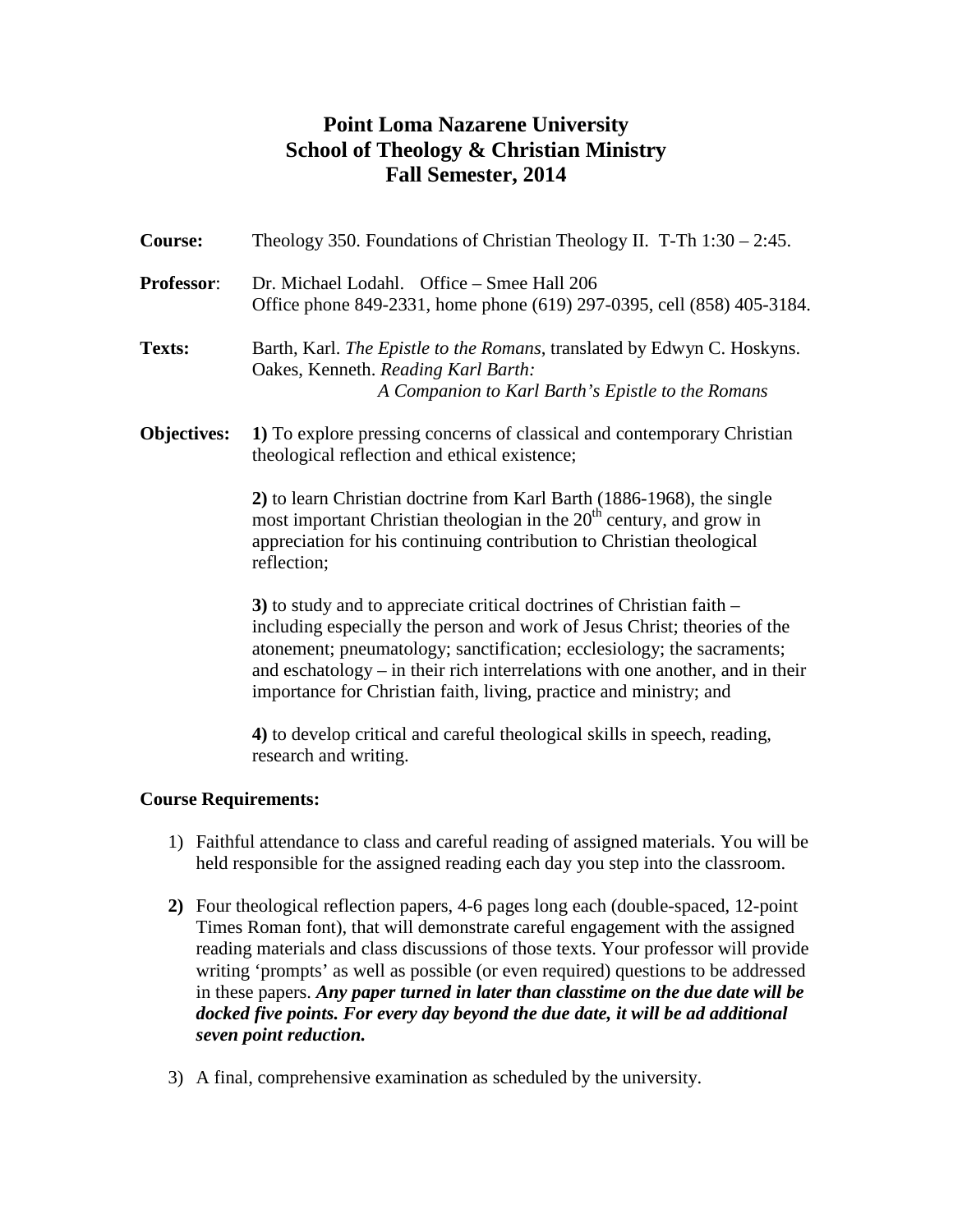# **Course Grade:**

Grade will be calculated on the basis of attendance / participation, including quizzes, extra credit and other incidental assignments (24%); the four theological reflection papers  $(16\%$  each); and the final exam  $(12\%)$ .

|  | All assignments will receive a grade based on the scale below:   |  |                                                                     |
|--|------------------------------------------------------------------|--|---------------------------------------------------------------------|
|  | 94-100, A; 90-93, A-; 87-89, B+; 83-86, B; 80-82, B-; 77-79, C+; |  |                                                                     |
|  |                                                                  |  | 73-76, C; 70-72, C-; 67-69, D+; 62-66, D; 58-61, D-; below 57.5, F. |

*I cannot emphasize enough* **that correct grammar, spelling, format and punctuation all play a** *highly* **critical role in my evaluation of your reflection papers**

**Additionally, the School of Theology and Christian Ministry at PLNU is committed to the equality of women and men, including in the exercise of the gifts and graces of ministry in local church congregations. Recognizing that people have often used language in ways that imply the exclusion or inferiority of women, the SOTCM urges students, faculty and staff to avoid sexist language in public discourse, in classroom discussions and especially in their writings.**

**All students are expected to meet the standards for this course as set by the instructor. However, students with learning disabilities who may need accommodations should discuss options with the Academic Support Center during the first two weeks of class. The ASC will contact professors with suggested classroom needs and accommodations. Approved documentation must be on file in the ASC prior to the start of the semester.**

**Academic dishonesty will not be tolerated. Please consult the school catalog under the heading of Academic Honesty to learn the professor's intended policy regarding student dishonesty regarding academic work.**

#### **Theology 250 tends to focus on:**

Authority of Scripture; theological methodology; doctrine of God; doctrine of creation; doctrine of humanity (theological anthropology); doctrine of sin (hamartiology)

#### **Theology 350 tends to focus on:**

Christology; doctrine of salvation (soteriology); doctrine of the church (ecclesiology), including the sacraments; doctrine of the Holy Spirit (pneumatology); doctrine of the age to come (eschatology), including resurrection of the body, final judgment and destiny, and the new creation. *We will place primary attention upon these doctrines (in their interrelationships) in this course.*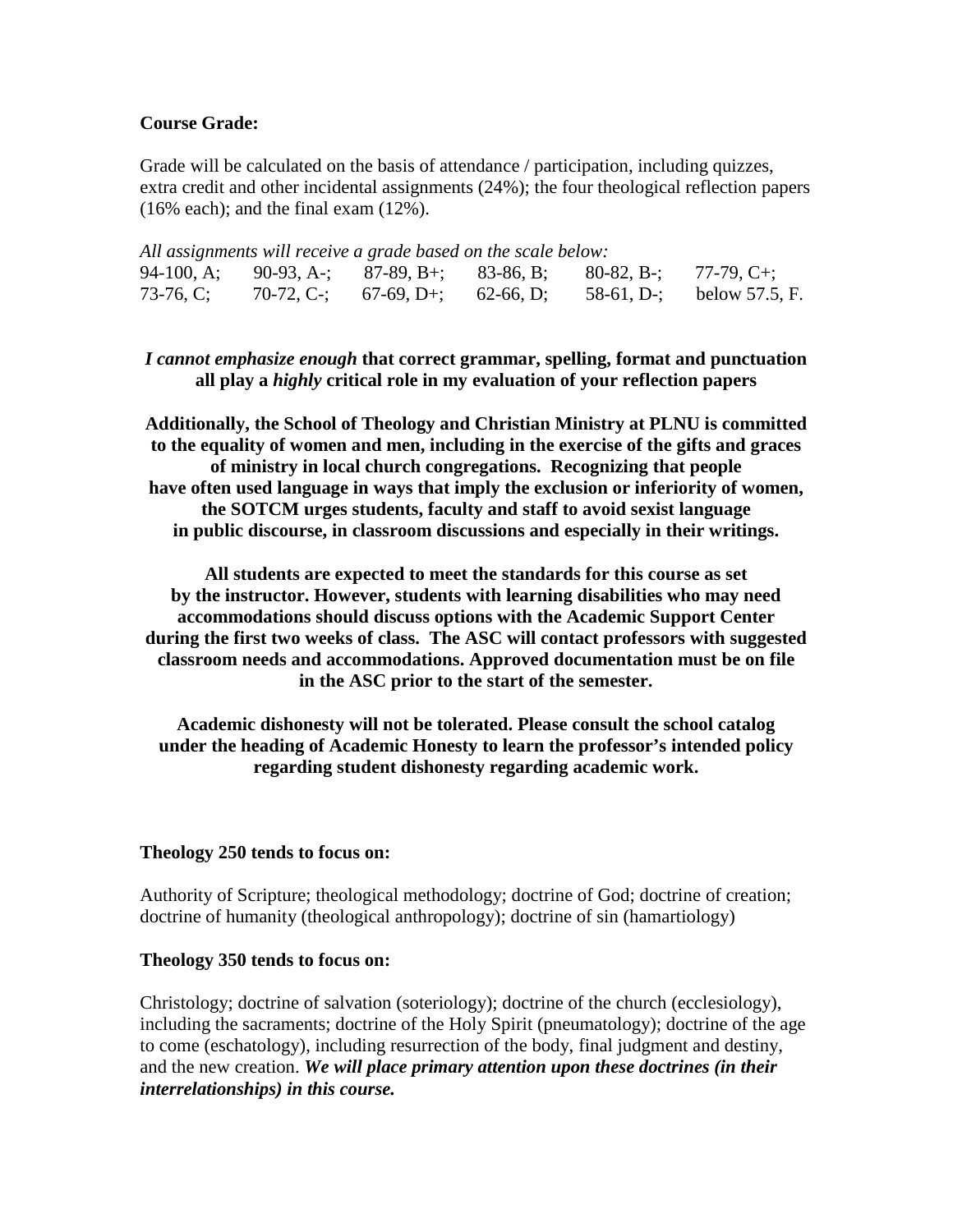# **Course Calendar:**

# **September**

4 – Course introduction. **Romans 1** '*Writing Tips' assignment due by next Tuesday.*

9 – Oakes, Preface (ix-x) and Chapters 1-2 (pages 3-23).

11 – Oakes 24-39 and Barth's Prefaces to *Romans* (1-26).

16 – Oakes 43-50 and Barth 27-54: **Romans 1**.

18 – Oakes 51-55 and Barth 55-76: **Romans 2.**

23 – Oakes 56-59 and Barth 77-91: **Romans 3:1-20.**

25 – Oakes 59-63 and Barth 91-114: **Romans 3:21-30.**

30 – Oakes, Chapter 64-70 and Barth 115-148: **Romans 3:31-4:25.**

# **[October]**

2 – Oakes 71-73 and Barth 149-164: **Romans 5:1-11. Paper 1 due at beginning of classtime.**

7 – Oakes 73-79 and Barth 164-187: **Romans 5:12-21.**

9 – Oakes 80-83 and Barth 188-207: **Romans 6:1-11.**

# *Extra-credit opportunities:*

*October 13-15: Wiley Lecture Series with Thomas Thangaraj* Monday 13 11-12 in Crill Auditorium; 3-4:30 Brewed Awakening Tuesday 14 9:30-10:20, 1:30-2:20, both in Crill

14 – Our class session on this day will be attendance of Thangaraj's 1:30 lecture.

Wednesday 15 Thangaraj 1:30-2:20, Crill

16 – Oakes 83-86 and Barth 207-228: **Romans 6:12-23.**

21 – Oakes 87-94 and Barth 229-253: **Romans 7:1-11.**

23 – Oakes 94-95 and Barth 253-270: **Romans 7:12-25. Paper 2 due; include Thangaraj in your reflection paper if at all possible.**

28 – Oakes 96-99 and Barth 271-295: **Romans 8:1-13.**

30 – Oakes 99-104 and Barth 295-329: **Romans 8:14-39.**